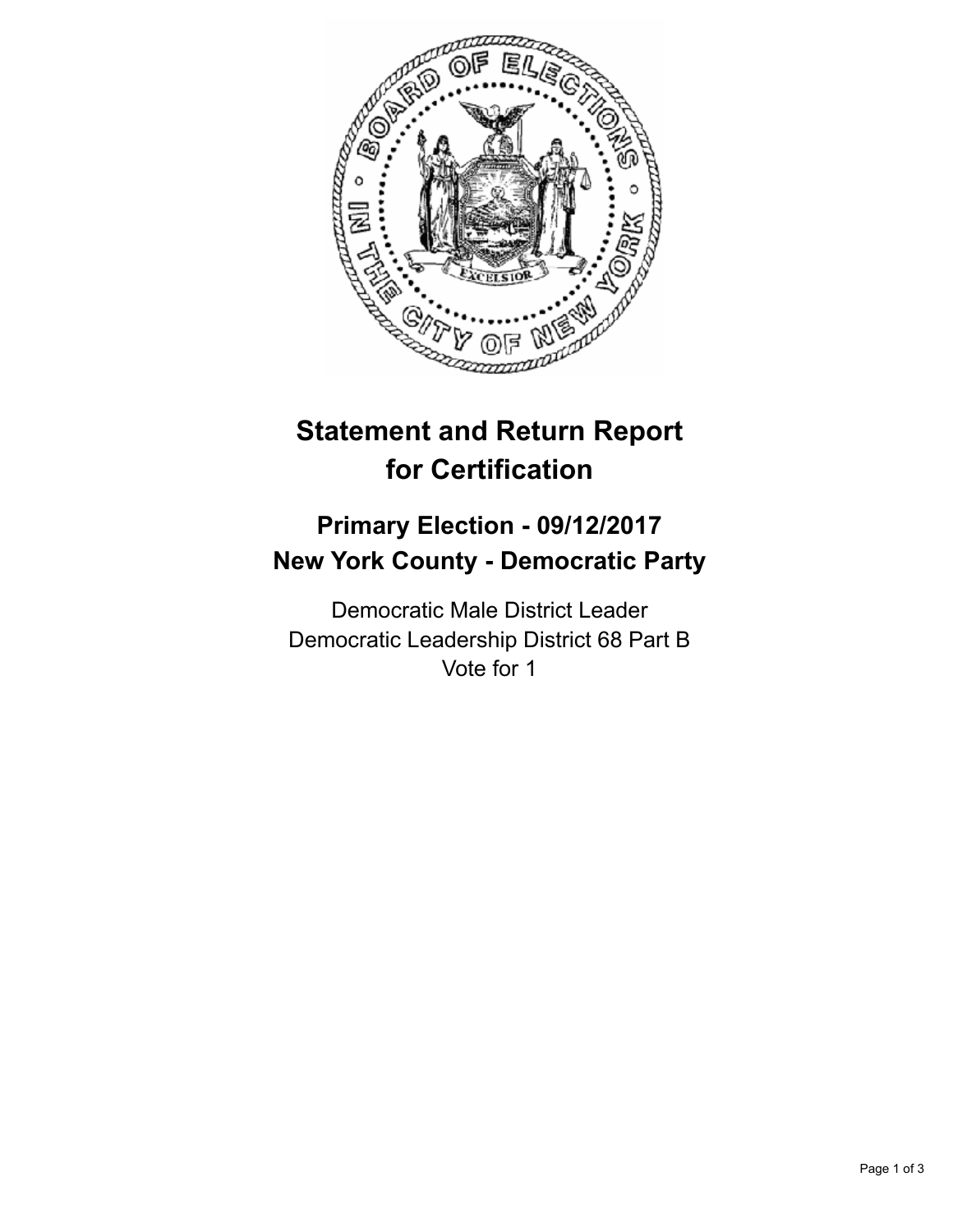

## **Assembly District 68**

| 2,540        |
|--------------|
| 0            |
| 65           |
| 25           |
| 2,630        |
| $\Omega$     |
| 2,630        |
| 839          |
| 1,104        |
| 1            |
| 2            |
| 3            |
| 1            |
| 1            |
| 1            |
| 8            |
| $\mathbf{1}$ |
| 1,961        |
| 669          |
|              |